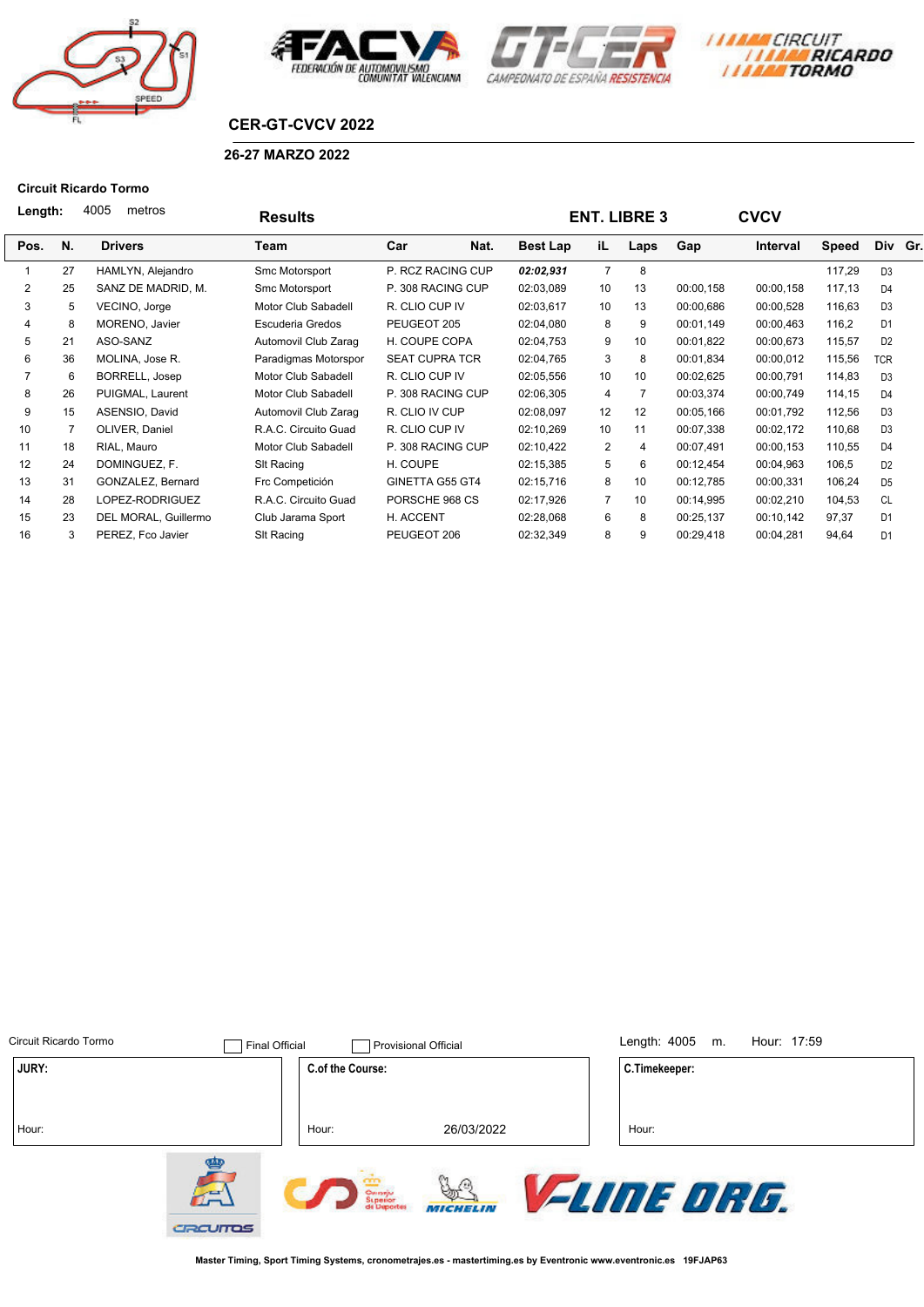



*I TARA CIRCUIT<br>I TARA RICARDO* 

**Circuit Ricardo Tormo**

**Circuit Ricardo Tormo** 26-27 MARZO 2022

prer

*CER-GT-CVCV 2022*

### **ANALYSIS / SECTORS ENT. LIBRE 3 CVCV**

|   | 3                      | PEREZ, Fco Javier     |                                                                                    | SIt Racing        |                      |                     |                             | 8                          | <b>MORENO, Javier</b>       |                                                                                    |                   | Escuderia Gredos                        |                              |                             |
|---|------------------------|-----------------------|------------------------------------------------------------------------------------|-------------------|----------------------|---------------------|-----------------------------|----------------------------|-----------------------------|------------------------------------------------------------------------------------|-------------------|-----------------------------------------|------------------------------|-----------------------------|
|   |                        |                       |                                                                                    | P.Vmax: 16        |                      | T. Ideal: 02:31,836 |                             |                            |                             |                                                                                    | P.Vmax: 14        |                                         | T. Ideal: 02:03,821          |                             |
|   | Lap Time               | Sector 1              | Sector 2                                                                           | Sector 3 Sector 4 |                      | V.Max               | Hour                        | Lap Time                   | Sector 1                    | Sector 2                                                                           | Sector 3          | Sector 4                                | V.Max                        | Hour                        |
|   | <b>START</b>           |                       | 01:25,695 00:48,365 00:40,517 00:48,204                                            |                   |                      |                     | 18:03:42                    | <b>START</b><br>1          |                             | 01:08,320 00:36,120 00:30,740 00:35,385                                            |                   |                                         |                              | 18:02:49                    |
|   | 2 02:42,899            |                       | 00:36,581 00:43,696 00:37,733 00:44,889                                            |                   |                      | 136,13              | 18:06:24                    | 2 02:10,872                |                             | 00:29.925 00:33.813 00:30.763 00:36.371                                            |                   |                                         | 164,47                       | 18:05:00                    |
|   | 3 02:39,100            |                       | 00:36.445 00:41.703 00:36.652 00:44.300                                            |                   |                      | 139.35              | 18:09:04                    | 3 02:07,274                |                             | 00:29,905 00:33,657 00:29,159 00:34,553                                            |                   |                                         | 168,31                       | 18:07:08                    |
|   | 4 PIT                  |                       | 00:36,252 00:46,028 00:44,280 00:58,687                                            |                   |                      |                     | 139,35 18:12:09             | 4 02:07,081                |                             | 00:29.264 00:34.049 00:29.368 00:34.400                                            |                   |                                         | 168,31                       | 18:09:15                    |
| 5 | 05:15,737              |                       | 03:00,160 00:51,207 00:37,843 00:46,527                                            |                   |                      |                     | 18:17:25                    | 5 PIT                      |                             | 00:28,865 00:33,963 00:30,503 00:55,182                                            |                   |                                         | 169,19                       | 18:11:43                    |
| 6 | 02:34,951              |                       | 00:35,396 00:41,466 00:35,518 00:42,571                                            |                   |                      |                     | 140,87 18:20:00             | 6 05:19,635                |                             | 03:40,434 00:33,608 00:29,903 00:35,690                                            |                   |                                         |                              | 18:17:03                    |
|   | 7 02:35,988            |                       | 00:35,136 00:41,106 00:36,209 00:43,537                                            |                   |                      | 138,76              | 18:22:36                    | 7 02:07,214                |                             | 00:29.630 00:33.805 00:29.128 00:34.651                                            |                   |                                         | 167,44                       | 18:19:10                    |
| 8 | 02:32,349              |                       | 00:35,424 00:40,066 00:34,854 00:42,005                                            |                   |                      | 139,66              | 18:25:08                    | 8 02:04,080                |                             | 00:28,207 00:32,696 00:28,857 00:34,320                                            |                   |                                         |                              | 18:21:14                    |
|   | 9 PIT                  |                       | 00:34,911 00:43,404 00:35,568 00:52,150                                            |                   |                      |                     | 140,26 18:27:54             | 9 PIT                      |                             | 00:28,593 00:32,834 00:28,598 00:54,459                                            |                   |                                         |                              | 18:23:39                    |
|   | 5                      | VECINO, Jorge         |                                                                                    |                   | Motor Club Sabadell  |                     |                             | 15                         | ASENSIO, David              |                                                                                    |                   | Automovil Club Zarag                    |                              |                             |
|   |                        |                       |                                                                                    | P.Vmax: 9         |                      | T. Ideal: 02:03,438 |                             |                            |                             |                                                                                    | P.Vmax: 8         |                                         | T. Ideal: 02:07,582          |                             |
|   | Lap Time               | Sector 1              | Sector 2                                                                           | Sector 3          | Sector 4             | V.Max               | Hour                        | Lap Time                   | Sector 1                    | Sector 2                                                                           | Sector 3          | Sector 4                                | V.Max                        | Hour                        |
| 1 | <b>START</b>           |                       | 00:51,110 00:38,230 00:33,100 00:38,356                                            |                   |                      |                     | 18:02:40                    | <b>START</b><br>1          |                             | 01:10,037 00:36,643 00:31,780 00:36,679                                            |                   |                                         |                              | 18:02:54                    |
|   | 2 02:20,863            |                       | 00:32,635 00:37,182 00:32,230 00:38,816                                            |                   |                      |                     | 142,42 18:05:00             | 2 02:13,289                |                             | 00:30,276 00:34,858 00:31,590 00:36,565                                            |                   |                                         | 171,43                       | 18:05:07                    |
|   | 3 02:10,747            |                       | 00:31,043 00:34,288 00:29,870 00:35,546                                            |                   |                      |                     | 163,22 18:07:11             | 3 02:11,747                |                             | 00:30,030 00:34,835 00:30,902 00:35,980                                            |                   |                                         | 171,88                       | 18:07:19                    |
|   | 4 02:07,699            |                       | 00:28,935 00:34,310 00:28,971 00:35,483                                            |                   |                      | 172,34              | 18:09:19                    | 4 02:12,041                |                             | 00:31,411 00:34,503 00:29,969 00:36,158                                            |                   |                                         | 154,29                       | 18:09:31                    |
| 5 | PIT                    |                       | 00:29.150 00:38.538 00:44.368 01:00.406                                            |                   |                      |                     | 172,80 18:12:11             | 5 PIT                      |                             | 00:29.421 00:33.905 00:39.569 01:03.793                                            |                   |                                         | 171,43                       | 18:12:18                    |
| 6 | 04:41,957<br>02:05,322 |                       | 03:00,854 00:34,222 00:29,223 00:37,658<br>00:28,740 00:32,603 00:29,080 00:34,899 |                   |                      |                     | 18:16:53<br>169,19 18:18:59 | 6 04:39,596<br>7 02:09,606 |                             | 02:56,716 00:35,414 00:30,019 00:37,447<br>00:29,465 00:34,008 00:29,352 00:36,781 |                   |                                         | 172,34                       | 18:16:57<br>18:19:07        |
| 8 | 02:04,231              |                       | 00:28,788 00:32,521 00:28,532 00:34,390                                            |                   |                      |                     | 170,53 18:21:03             | 8 02:09,505                |                             | 00:29,425 00:33,894 00:31,024 00:35,162                                            |                   |                                         | 170,08                       | 18:21:16                    |
| 9 | 02:05,455              |                       | 00:28,467 00:33,082 00:28,468 00:35,438                                            |                   |                      | 171,88              | 18:23:08                    | 9 PIT                      |                             | 00:29,346 00:34,625 00:29,729 00:49,727                                            |                   |                                         | 173,26                       | 18:23:40                    |
|   | 10 02:03,617           |                       | 00:28,630 00:32,447 00:28,205 00:34,335                                            |                   |                      | 170,98              | 18:25:12                    | 10 04:06,572               |                             | 02:26,649 00:34,943 00:29,830 00:35,150                                            |                   |                                         |                              | 18:27:46                    |
|   | 11 02:04,876           |                       | 00:29,117 00:33,107 00:28,333 00:34,319                                            |                   |                      | 171,43              | 18:27:17                    | 11 02:08,492               |                             | 00:29,414 00:34,154 00:29,394 00:35,530                                            |                   |                                         | 170,98                       | 18:29:55                    |
|   | 12 02:07,637           |                       | 00:30.003 00:32.763 00:30.105 00:34.766                                            |                   |                      | 171,88              | 18:29:24                    | 12 02:08.097               |                             | 00:29,262 00:34,267 00:29,494 00:35,074                                            |                   |                                         | 169,19                       | 18:32:03                    |
|   | 13 02:06,276           |                       | 00:29,020 00:33,785 00:28,361 00:35,110                                            |                   |                      |                     | 169,63 18:31:31             |                            | RIAL, Mauro                 |                                                                                    |                   | Motor Club Sabadell                     |                              |                             |
|   |                        |                       |                                                                                    |                   |                      |                     |                             |                            |                             |                                                                                    |                   |                                         |                              |                             |
|   |                        |                       |                                                                                    |                   |                      |                     |                             | 18                         |                             |                                                                                    |                   |                                         |                              |                             |
|   | 6                      | <b>BORRELL, Josep</b> |                                                                                    | P.Vmax: 10        | Motor Club Sabadell  | T. Ideal: 02:05,556 |                             |                            |                             |                                                                                    | P.Vmax: 3         |                                         | T. Ideal: 02:05,321<br>V.Max |                             |
|   | Lap Time               | Sector 1              | Sector 2                                                                           | Sector 3          | Sector 4             | V.Max               | Hour                        | Lap Time                   | Sector 1                    | Sector 2                                                                           | Sector 3          | Sector 4                                |                              | Hour                        |
|   | 1 START                |                       |                                                                                    |                   |                      |                     |                             | <b>START</b>               |                             | 00:59,810 00:35,650 00:31,220 00:35,840                                            |                   |                                         |                              | 18:02:41<br>18:04:52        |
|   | 2 02:12,294            |                       | 00:47,270 00:38,330 00:33,280 00:40,050<br>00:31,161 00:34,574 00:29,944 00:36,615 |                   |                      | 168,31              | 18:02:38<br>18:04:50        | 2 02:10,422<br>3 02:27,713 |                             | 00:29,052 00:54,658 00:29,085 00:34,918                                            |                   | 00:30,353 00:36,113 00:29,105 00:34,851 | 169,19<br>183,57             | 18:07:19                    |
|   | 3 02:14,058            |                       | 00:32,070 00:37,136 00:29,275 00:35,577                                            |                   |                      | 169,63              | 18:07:04                    | 4 PIT                      |                             | 00:28,650 00:32,735 00:30,505 07:20,117                                            |                   |                                         |                              | 192,28 18:16:11             |
|   | 4 02:08,425            |                       | 00:30,050 00:34,438 00:29,188 00:34,749                                            |                   |                      | 170,53              | 18:09:13                    |                            |                             |                                                                                    |                   |                                         |                              |                             |
| 5 | PIT                    |                       | 00:29,215 00:35,137 00:33,985 00:54,976                                            |                   |                      | 170.98              | 18:11:46                    | 21                         | ASO-SANZ                    |                                                                                    |                   | Automovil Club Zarag                    |                              |                             |
| 6 | PIT                    |                       | 03:24.869 00:34.405 00:29.221 00:56.364                                            |                   |                      |                     | 18:17:11                    |                            |                             |                                                                                    | P.Vmax: 12        |                                         | T. Ideal: 02:04,477          |                             |
|   | 7 06:29,498            |                       | 04:40.284 00:36.065 00:33.125 00:40.024                                            |                   |                      |                     | 18:23:40                    | Lap Time                   | Sector 1                    | Sector 2 Sector 3                                                                  |                   | Sector 4                                | V.Max                        | Hour                        |
| 8 | 02:11,404              |                       | 00:29,813 00:33,779 00:31,373 00:36,439                                            |                   |                      |                     | 167,88 18:25:52             | <b>START</b><br>1          |                             | 02:10,060 00:34,790 00:30,584 00:35,921                                            |                   |                                         |                              | 18:03:50                    |
| 9 | 02:06,961              |                       | 00:29,404 00:33,268 00:28,985 00:35,304                                            |                   |                      | 170,53              | 18:27:59                    | 2 02:10,156                |                             | 00:29.871 00:34.298 00:30.589 00:35.398                                            |                   |                                         | 169,19                       | 18:06:00                    |
|   | 10 02:05,556           |                       | 00:28,959 00:33,196 00:28,939 00:34,462                                            |                   |                      |                     | 171,43 18:30:04             | 3 02:06,301                |                             | 00:28,958 00:33,130 00:29,317 00:34,896                                            |                   |                                         | 166,58                       | 18:08:07                    |
|   |                        | <b>OLIVER, Daniel</b> |                                                                                    |                   | R.A.C. Circuito Guad |                     |                             | 4 PIT                      |                             | 00:29,279 00:33,048 00:28,999 00:45,042                                            |                   |                                         |                              | 167,44 18:10:23             |
|   | 7                      |                       |                                                                                    | P.Vmax: 10        |                      | T. Ideal: 02:08,978 |                             | 5 06:32,968<br>6           |                             | 04:50,146 00:35,167 00:30,661 00:36,994<br>00:28,902 00:33,509 00:28,711 00:34,891 |                   |                                         |                              | 18:16:56<br>169,63 18:19:02 |
|   | Lap Time               | Sector 1              | Sector 2                                                                           | Sector 3 Sector 4 |                      | V.Max               | Hour                        | 02:06,013<br>7 02:06,495   |                             | 00:29,838 00:32,977 00:28,659 00:35,021                                            |                   |                                         |                              | 168,31 18:21:08             |
|   | 1 START                |                       | 01:04.080 00:42.200 00:34.340 00:37.453                                            |                   |                      |                     | 18:02:57                    | 8 02:05,952                |                             | 00:29,433 00:32,944 00:28,725 00:34,850                                            |                   |                                         |                              | 165,31 18:23:14             |
|   | 2 02:14,307            |                       | 00:30,922 00:35,195 00:31,501 00:36,689                                            |                   |                      |                     | 167,01 18:05:11             | 902:04,753                 |                             | 00:28,901 00:33,045 00:28,372 00:34,435                                            |                   |                                         |                              | 170,98 18:25:19             |
|   | 3 02:14,469            |                       | 00:31,553 00:35,739 00:31,048 00:36,129                                            |                   |                      |                     | 171,43 18:07:26             | 10 PIT                     |                             | 00:28,726 00:34,461 00:31,494 00:45,273                                            |                   |                                         |                              | 169,19 18:27:39             |
|   | 4 02:13,715            |                       | 00:30.868 00:35.094 00:30.609 00:37.144                                            |                   |                      |                     | 169,63 18:09:39             |                            | <b>DEL MORAL, Guillermo</b> |                                                                                    |                   | Club Jarama Sport                       |                              |                             |
|   | 5 PIT                  |                       | 00:30,818 00:34,877 00:32,127 01:05,773                                            |                   |                      |                     | 168,75 18:12:23             | 23                         |                             |                                                                                    | P.Vmax: 15        |                                         | T. Ideal: 02:26,751          |                             |
| 6 | 04:37,749              |                       | 02:55,417 00:36,000 00:30,326 00:36,006                                            |                   |                      |                     | 18:17:01                    | Lap Time                   | Sector 1                    | Sector 2                                                                           | Sector 3 Sector 4 |                                         | V.Max                        | Hour                        |
| 7 | 02:12,120              |                       | 00:30,743 00:34,422 00:30,934 00:36,021                                            |                   |                      |                     | 166,58 18:19:13             |                            |                             | 02:38,370 00:40,315 00:34,315 00:41,857                                            |                   |                                         |                              |                             |
| 8 | 02:11,037              |                       | 00:30,759 00:34,400 00:29,717 00:36,161                                            |                   |                      |                     | 167,88 18:21:24             | 1 START<br>2 02:30,367     |                             | 00:34,024 00:39,099 00:33,256 00:43,988                                            |                   |                                         |                              | 18:04:34<br>148,97 18:07:04 |
| 9 | 02:10,827              |                       | 00:29,891 00:33,986 00:31,240 00:35,710                                            |                   |                      |                     | 167,01 18:23:35             | 3 02:46,659                |                             | 00:33,765 00:38,929 00:49,123 00:44,842                                            |                   |                                         |                              | 151,40 18:09:51             |
|   | 10 02:10,269           |                       | 00:30,229 00:34,456 00:30,200 00:35,384                                            |                   |                      |                     | 166,58 18:25:45             | 4 PIT                      |                             | 00:37,473 00:44,293 00:39,086 00:57,163                                            |                   |                                         |                              | 149,31 18:12:49             |
|   | 11 PIT                 |                       | 00:29,903 00:34,086 00:30,383 00:51,150                                            |                   |                      |                     | 166,58 18:28:10             | 5 05:36,811                |                             | 03:26,786 00:39,007 00:50,146 00:40,872                                            |                   |                                         |                              | 18:18:26                    |

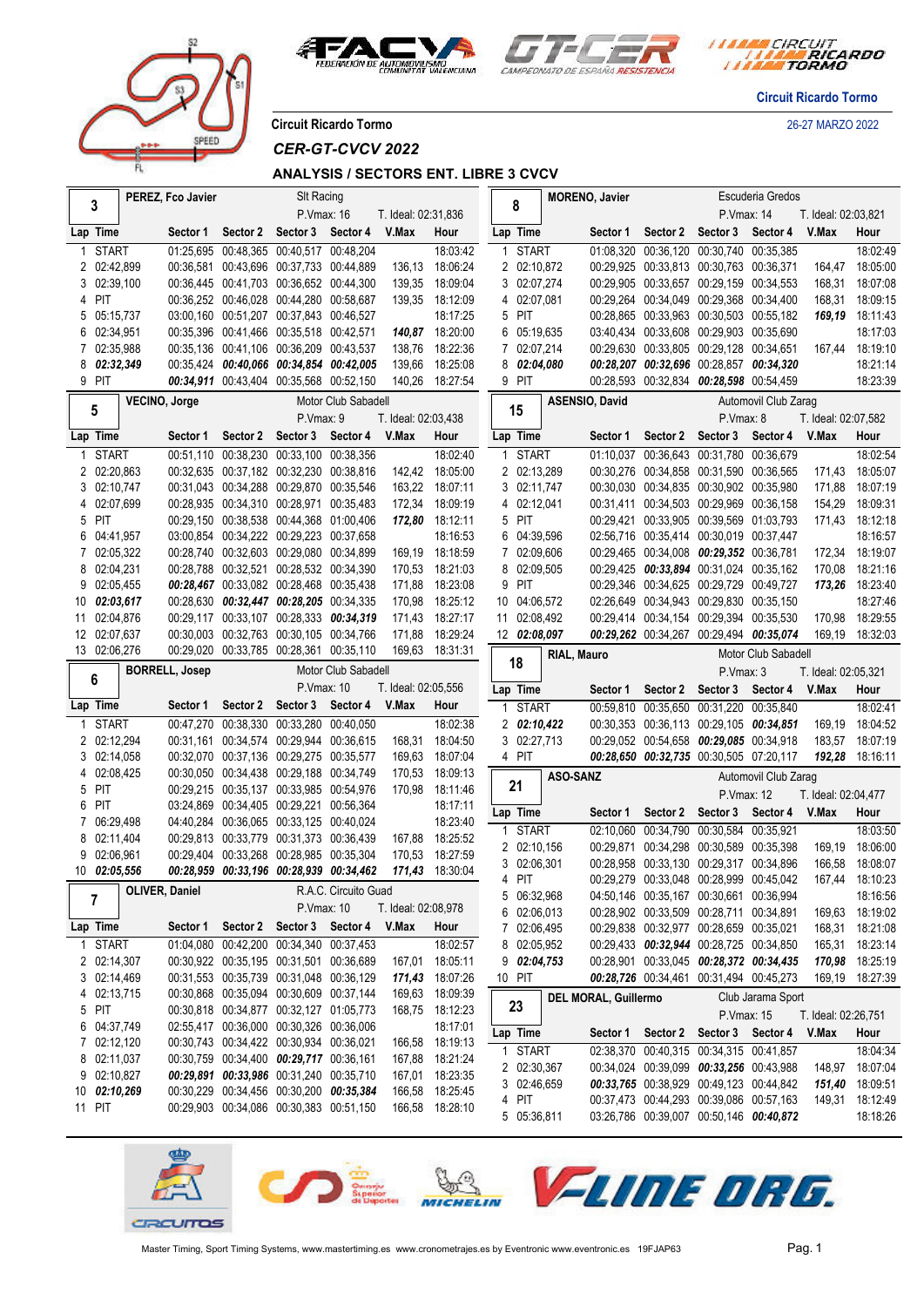





*ITTRA CIRCUIT*<br> *ITTRE RICARDO* 

**Circuit Ricardo Tormo**

**Circuit Ricardo Tormo** 26-27 MARZO 2022

*CER-GT-CVCV 2022*

#### **ANALYSIS / SECTORS ENT. LIBRE 3 CVCV**

| 6              |                  | 02:28,068 | 00:34,004              | 00:38,858 | 00:34,023               | 00:41,183            | 147,27              | 18:20:54             |
|----------------|------------------|-----------|------------------------|-----------|-------------------------|----------------------|---------------------|----------------------|
| 7              | 02:30,241        |           | 00:33,952              | 00:41,112 | 00:34,004               | 00:41,173            | 148,28              | 18:23:24             |
| 8              | PIT              |           | 00:39,334              | 00:38,971 | 00:34,136               | 00:50,783            | 150,00              | 18:26:07             |
|                |                  |           | DOMINGUEZ, F.          |           | SIt Racing              |                      |                     |                      |
|                | 24               |           |                        |           | P.Vmax: 13              |                      | T. Ideal: 02:14,358 |                      |
|                | Lap Time         |           | Sector 1               | Sector 2  | Sector 3                | Sector 4             | V.Max               |                      |
|                |                  |           |                        |           |                         |                      |                     | Hour                 |
| 1              | <b>START</b>     |           | 03:22,190              | 00:37,115 | 00:32,011               | 00:38,977            |                     | 18:05:09             |
| 2              | PIT              |           | 00:34,846              | 00:40,807 | 00:35,592               | 00:48,432            |                     | 18:07:49             |
| 3              | PIT              |           | 01:36,976              | 00:36,472 | 00:33,765               | 00:48,998            |                     | 18:11:25             |
| 4              | 11:02,303        |           | 09:11,324              | 00:38,667 | 00:33,199               | 00:39,113            |                     | 18:22:27             |
| 5              | 02:15,385        |           | 00:31,052              | 00:35,722 | 00:31,460               | 00:37,151            |                     | 18:24:43             |
| 6              | PIT              |           | 00:30,275              | 00:35,472 | 00:31,630               | 00:45,297            | 170,08              | 18:27:05             |
|                |                  |           | SANZ DE MADRID, M.     |           |                         | Smc Motorsport       |                     |                      |
|                | 25               |           |                        |           | P.Vmax: 5               |                      | T. Ideal: 02:02,887 |                      |
|                | Lap Time         |           | Sector 1               | Sector 2  | Sector 3                | Sector 4             | V.Max               | Hour                 |
| 1              | <b>START</b>     |           | 00:46,391              | 00:41,419 | $\overline{00}$ :34,050 | 00:40,261            |                     | 18:02:41             |
| $\overline{2}$ | 02:21,147        |           | 00:32,866              | 00:37,218 | 00:33,415               | 00:37,648            | 143,68              | 18:05:02             |
| 3              | 02:17,660        |           | 00:31,267              | 00:37,812 | 00:31,159               | 00:37,422            | 162,41              | 18:07:20             |
| 4              | 02:17,755        |           | 00:31,994              | 00:36,364 | 00:31,546               | 00:37,851            | 150,70              | 18:09:37             |
| 5              | PIT              |           | 00:29,434              | 00:37,431 | 00:34,606               | 01:06,158            | 186,21              | 18:12:25             |
| 6              | 04:36,401        |           | 02:55,268              | 00:35,679 | 00:30,374               | 00:35,080            |                     | 18:17:02             |
| 7              | 02:11,848        |           | 00:30,380              | 00:35,276 | 00:30,368               | 00:35,824            | 185,67              | 18:19:13             |
| 8              | 02:04,261        |           | 00:28,313              | 00:32,801 | 00:28,577               | 00:34,570            | 187,83              | 18:21:18             |
|                |                  |           | 00:28,554              |           |                         |                      |                     |                      |
| 9              | 02:05,907        |           |                        | 00:33,332 | 00:28,846               | 00:35,175            | 186,74              | 18:23:24             |
| 10             | 02:03,089        |           | 00:28,138              | 00:32,375 | 00:28,774               | 00:33,802            | 185,14              | 18:25:27             |
| 11             | 02:14,889        |           | 00:28,204              | 00:43,005 | 00:29,148               | 00:34,532            | 184,62              | 18:27:42             |
| 12             | 02:03,414        |           | 00:28,183              | 00:32,516 | 00:28,572               | 00:34,143            | 186,21              | 18:29:45             |
| 13             | 02:04,832        |           | 00:28,450              | 00:33,184 | 00:28,675               | 00:34,523            | 182,54              | 18:31:50             |
|                |                  |           | PUIGMAL, Laurent       |           |                         | Motor Club Sabadell  |                     |                      |
|                |                  |           |                        |           |                         |                      |                     |                      |
|                | 26               |           |                        |           | P.Vmax: 1               |                      | T. Ideal: 02:06,305 |                      |
|                | Lap Time         |           | Sector 1               | Sector 2  | Sector 3                | Sector 4             | V.Max               | Hour                 |
| 1              | <b>START</b>     |           | 00:51,990              | 00:36,710 | 00:33,080               | 00:37,667            |                     | 18:02:38             |
| 2              | 02:09,577        |           | 00:29,308              | 00:34,606 | 00:30,518               | 00:35,145            | 192,86              | 18:04:48             |
| 3              | 02:10,711        |           | 00:28,451              | 00:34,061 | 00:31,808               | 00:36,391            | 190,03              | 18:06:59             |
| 4              | 02:06,305        |           |                        | 00:33,513 | 00:29,940               | 00:34,608            | 191,72              |                      |
| 5              | PIT              |           | 00:28,244<br>00:28,259 | 00:33,784 | 00:32,242               | 00:47,741            | 190,59              | 18:09:05<br>18:11:27 |
| 6              |                  |           |                        | 00:37,688 | 00:32,607               | 00:36,127            |                     | 18:16:55             |
| 7              | 05:27,758<br>PIT |           | 03:41,336<br>00:29,163 | 00:37,583 | 00:33,150               | 00:48,915            | 190,03              | 18:19:23             |
|                |                  |           |                        |           |                         |                      |                     |                      |
|                | 27               |           | HAMLYN, Alejandro      |           |                         | Smc Motorsport       |                     |                      |
|                |                  |           |                        |           | P.Vmax: 7               |                      | T. Ideal: 02:02,333 |                      |
|                | Lap Time         |           | Sector 1               | Sector 2  | Sector 3                | Sector 4             | V.Max               | Hour                 |
| 1              | START            |           | 00:44,690              | 00:40,340 | 00:34,090               | 00:39,810            |                     | 18:02:38             |
| 2              | 02:21,852        |           | 00:33,460              | 00:36,721 | 00:33,460               | 00:38,211            | 143,68              | 18:05:00             |
| 3              | 02:18,760        |           | 00:32,353              | 00:37,247 | 00:31,968               | 00:37,192            | 158,44              | 18:07:18             |
| 4              | 02:16,679        |           | 00:32,527              | 00:35,292 | 00:30,691               | 00:38,169            | 171,88              | 18:09:35             |
| 5              | PIT              |           | 00:30,982              | 00:37,704 | 00:31,578               | 01:04,633            | 173,26              | 18:12:20             |
| 6              | 07:11,344        |           | 05:33,920              | 00:34,302 | 00:28,431               | 00:34,691            |                     | 18:19:31             |
| 7              | 02:02,931        |           | 00:28,257              | 00:32,247 | 00:28,504               | 00:33,923            | 175,61              | 18:21:34             |
| 8              | PIT              |           | 00:27,921              | 00:32,234 | 00:28,255               | 00:42,624            | 176,09              | 18:23:45             |
|                |                  |           | LOPEZ-RODRIGUEZ        |           |                         | R.A.C. Circuito Guad |                     |                      |
|                | 28               |           |                        |           | P.Vmax: 6               |                      | T. Ideal: 02:16,911 |                      |
|                | Lap Time         |           | Sector 1               | Sector 2  | Sector 3                | Sector 4             | V.Max               | Hour                 |
| 1              | <b>START</b>     |           | 05:00,284              | 00:40,818 | 00:37,046               | 00:43,855            |                     | 18:07:01             |
| 2              |                  |           | 00:34,776              | 00:42,530 | 00:36,493               | 00:43,987            |                     |                      |
| 3              | 02:37,786<br>PIT |           | 00:36,756              | 00:37,881 | 00:41,766               | 01:06,311            | 135,56              | 18:09:39<br>18:12:41 |

| 5  | 02:23,244    |  | 00:32,279                | 00:38,270 | 00:33,906 | 00:38,789            | 169,63              | 18:19:44 |  |
|----|--------------|--|--------------------------|-----------|-----------|----------------------|---------------------|----------|--|
| 6  | 02:19,406    |  | 00:31,192                | 00:36,856 | 00:32,738 | 00:38,620            | 182,54              | 18:22:04 |  |
| 7  | 02:17,926    |  | 00:31,489                | 00:35,878 | 00:32,803 | 00:37,756            | 168,75              | 18:24:22 |  |
| 8  | 02:18,930    |  | 00:30,991                | 00:37,111 | 00:32,286 | 00:38,542            | 185,14              | 18:26:40 |  |
| 9  | 02:18,876    |  | 00:31,387                | 00:36,536 | 00:32,917 | 00:38,036            | 181,01              | 18:28:59 |  |
| 10 | PIT          |  | 00:31,271                | 00:36,139 | 00:33,756 | 00:53,050            | 175,61              | 18:31:34 |  |
|    |              |  | <b>GONZALEZ, Bernard</b> |           |           | Frc Competición      |                     |          |  |
|    | 31           |  |                          |           | P.Vmax: 4 |                      | T. Ideal: 02:14,424 |          |  |
|    | Lap Time     |  | Sector 1                 | Sector 2  | Sector 3  | Sector 4             | V.Max               | Hour     |  |
| 1  | <b>START</b> |  | 05:10.034                | 00:38.830 | 00:34.530 | 00:39.132            |                     | 18:07:01 |  |
| 2  | 02:19,094    |  | 00:31.005                | 00:36.852 | 00:33.948 | 00:37.289            | 186,74              | 18:09:20 |  |
| 3  | PIT          |  | 00:30,895                | 00:37,862 | 00:43.734 | 01:03.421            | 191,72              | 18:12:16 |  |
| 4  | 05:46,013    |  | 03:44,204                | 00:37.443 | 00:33.260 | 00:51,106            |                     | 18:18:02 |  |
| 5  | 02:18.979    |  | 00:32,202                | 00:36,112 | 00:32.441 | 00:38.224            | 186,74              | 18:20:21 |  |
| 6  | 02:17,863    |  | 00:31.749                | 00:36.162 | 00:32.811 | 00:37,141            | 187.83              | 18:22:39 |  |
| 7  | 02:17,194    |  | 00:30,937                | 00:36.512 | 00:32,067 | 00:37.678            | 189,47              | 18:24:56 |  |
| 8  | 02:15,716    |  | 00:30,738                | 00:35,869 | 00:31,240 | 00:37,869            | 184,09              | 18:27:12 |  |
| 9  | 02:16,454    |  | 00:30,542                | 00:36,279 | 00:32.682 | 00:36.951            | 187,28              | 18:29:29 |  |
| 10 | PIT          |  | 00:30,738                | 00:35,691 | 00:33,617 | 01:02.140            | 186,74              | 18:32:11 |  |
|    | 36           |  | <b>MOLINA, Jose R.</b>   |           |           | Paradigmas Motorspor |                     |          |  |
|    |              |  |                          |           | P.Vmax: 1 |                      | T. Ideal: 02:00,819 |          |  |
|    | Lap Time     |  | Sector 1                 | Sector 2  | Sector 3  | Sector 4             | V.Max               | Hour     |  |
| 1  | <b>START</b> |  | 01:03,520                | 00:33.540 | 00:31.880 | 00:34.838            |                     | 18:02:43 |  |
| 2  | 02:08,125    |  | 00:31,792                | 00:33,868 | 00:28,916 | 00:33.549            | 126,32              | 18:04:51 |  |
| 3  | 02:04.765    |  | 00:27,799                | 00:32,236 | 00:30,578 | 00:34,152            | 192,86              | 18:06:55 |  |
| 4  | PIT          |  | 00:27,386                | 00:31,905 | 00:27,979 | 00:42,561            | 190,59              | 18:09:05 |  |
| 5  | 07:37,605    |  | 05:49,683                | 00:37,956 | 00:32,941 | 00:37,025            |                     | 18:16:43 |  |
| 6  | 02:09.187    |  | 00:29,525                | 00:34.381 | 00:30.295 | 00:34.986            | 188,92              | 18:18:52 |  |
| 7  | 02:08.046    |  | 00:29.637                | 00:33.296 | 00:29.972 | 00:35,141            | 190,03              | 18:21:00 |  |

PIT 00:28,761 00:33,629 00:29,130 00:49,972 187,83 18:23:22

04:39,679 02:47,141 00:37,725 00:33,746 00:41,067 18:17:21

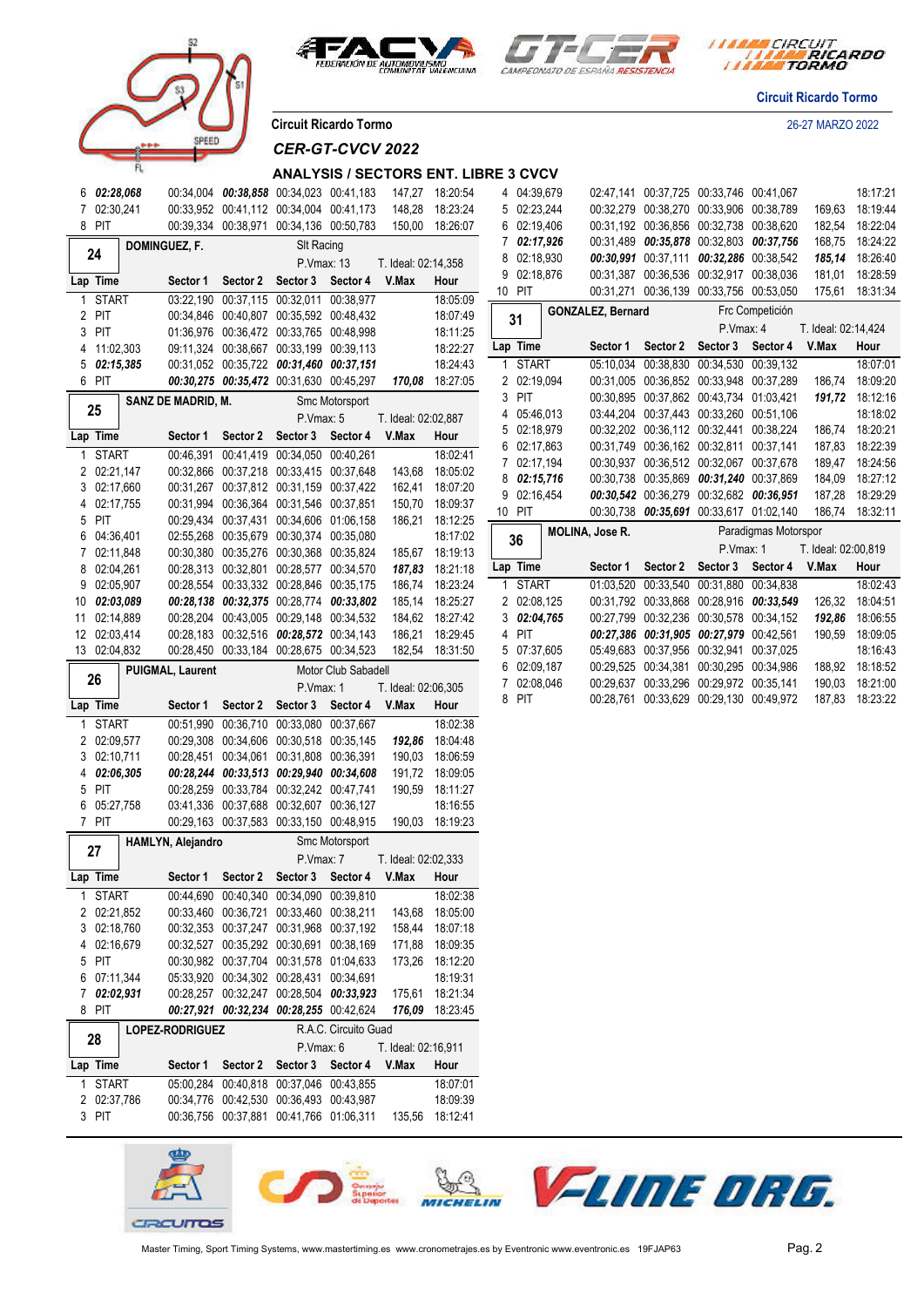





**Circuit Ricardo Tormo**

# SPEET

**Circuit Ricardo Tormo** 26-27 MARZO 2022 *CER-GT-CVCV 2022*

### **Velocidades máximas ENT. LIBRE 3 CVCV**

|    | <b>Nombre</b>        | Equipo/Club          | <b>Vehículo</b>       |       |       | Mejores 5 velocidades máximas |       |       | Media | Max.  |
|----|----------------------|----------------------|-----------------------|-------|-------|-------------------------------|-------|-------|-------|-------|
| 26 | PUIGMAL, Laurent     | Motor Club Sabadell  | P. 308 RACING CUP     | 192,9 | 191,7 | 190,6                         | 190,0 | 190,0 | 191,0 | 192,9 |
| 36 | MOLINA, Jose R.      | Paradigmas Motorspor | <b>SEAT CUPRA TCR</b> | 192,9 | 190,6 | 190,0                         | 188,9 | 187,8 | 190,0 | 192,9 |
| 18 | RIAL. Mauro          | Motor Club Sabadell  | P. 308 RACING CUP     | 192,3 | 183,6 | 169,2                         |       |       | 181.7 | 192,3 |
| 31 | GONZALEZ, Bernard    | Frc Competición      | GINETTA G55 GT4       | 191,7 | 189,5 | 187,8                         | 187,3 | 186,7 | 188,6 | 191,7 |
| 25 | SANZ DE MADRID, M.   | Smc Motorsport       | P. 308 RACING CUP     | 187,8 | 186,7 | 186,2                         | 186,2 | 185,7 | 186,5 | 187,8 |
| 28 | LOPEZ-RODRIGUEZ      | R.A.C. Circuito Guad | PORSCHE 968 CS        | 185,1 | 182,5 | 181,0                         | 175,6 | 169,6 | 178,8 | 185,1 |
| 27 | HAMLYN, Alejandro    | Smc Motorsport       | P. RCZ RACING CUP     | 176,1 | 175,6 | 173,3                         | 171,9 | 158,4 | 171,1 | 176,1 |
| 15 | ASENSIO, David       | Automovil Club Zarag | R. CLIO IV CUP        | 173,3 | 172,3 | 171,9                         | 171.4 | 171,4 | 172,1 | 173,3 |
| 5  | VECINO, Jorge        | Motor Club Sabadell  | R. CLIO CUP IV        | 172,8 | 172,3 | 171,9                         | 171,9 | 171,4 | 172,1 | 172,8 |
|    | OLIVER, Daniel       | R.A.C. Circuito Guad | R. CLIO CUP IV        | 171,4 | 169,6 | 168,8                         | 167.9 | 167,0 | 168,9 | 171,4 |
| 6  | BORRELL, Josep       | Motor Club Sabadell  | R. CLIO CUP IV        | 171,4 | 171.0 | 170,5                         | 170,5 | 169,6 | 170.6 | 171,4 |
| 21 | ASO-SANZ             | Automovil Club Zarag | H. COUPE COPA         | 171,0 | 169,6 | 169,2                         | 169,2 | 168,3 | 169,5 | 171,0 |
| 24 | DOMINGUEZ. F.        | SIt Racing           | H. COUPE              | 170,1 |       |                               |       |       | 170.1 | 170,1 |
| 8  | MORENO, Javier       | Escuderia Gredos     | PEUGEOT 205           | 169,2 | 168,3 | 168,3                         | 167,4 | 164,5 | 167,5 | 169,2 |
| 23 | DEL MORAL, Guillermo | Club Jarama Sport    | H. ACCENT             | 151,4 | 150,0 | 149,3                         | 149,0 | 148,3 | 149.6 | 151,4 |
| 3  | PEREZ, Fco Javier    | SIt Racing           | PEUGEOT 206           | 140,9 | 140,3 | 139,7                         | 139,4 | 139,4 | 139,9 | 140,9 |